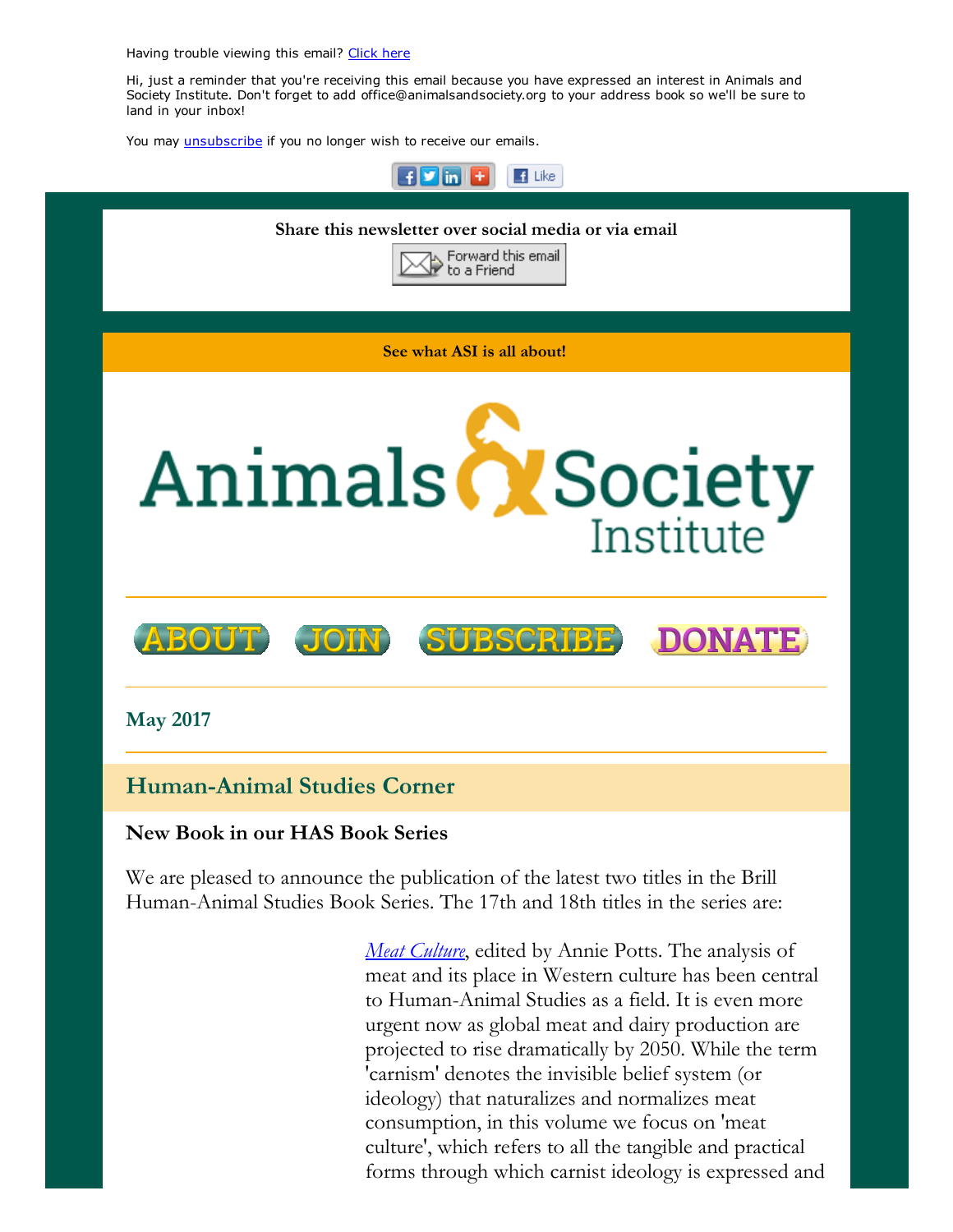

lived. Featuring new work from leading Australasian, European and North American scholars, *Meat Culture*, edited by Annie Potts, interrogates the representations and discourses, practices and behaviours, diets and tastes that generate shared beliefs about, perspectives on and experiences of meat in the 21st century.



### *Foucault and [Animals](https://squareup.com/store/the-animals-and-society-institute/item/foucault-and-animals)*,

edited by Matthew Chrulew and Dinesh Joseph Wadiwel. *Foucault and Animals* is the first collection of its kind to explore the relevance of Michel Foucault's thought for the question of the animal. Chrulew and Wadiwel bring together essays from emerging and established scholars that illuminate the place of animals and

animality within Foucault's texts, and open up his highly influential range of concepts and methods to different domains of human-animal relations including experimentation, training, zoological gardens, pet-keeping, agriculture, and consumption. Touching on themes such as madness and discourse, power and biopolitics, government and ethics, and sexuality and friendship, the volume takes the fields of Foucault studies and human-animal studies into promising new directions.

[Click](https://www.animalsandsociety.org/store/) here or on the book image to go to our online store. And don't forget, in addition to many other great benefits, ASI [Members](https://www.animalsandsociety.org/join-us/) also receive a 10% discount on our store!

# Human-Animal Programs Corner

#### Animal Abuse and Interpersonal Violence Workshops in Michigan

On April 19, our Director of Human-Animal Programs Lisa Lunghofer presented "Animal Abuse and Interpersonal Violence," a day-long workshop at the Humane Society of Huron Valley in Ann Arbor, Michigan. The morning session focused on the connection between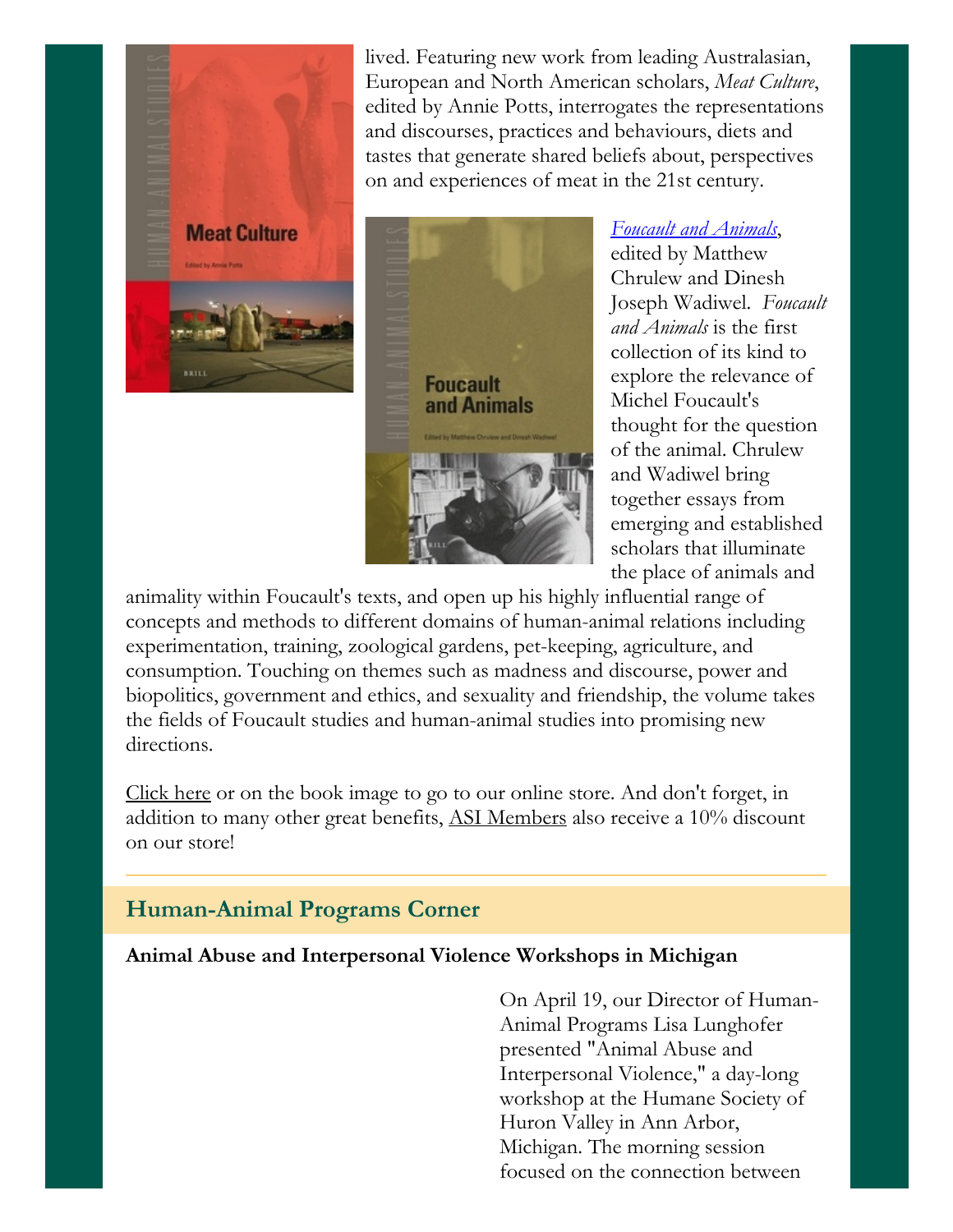

Lisa Lunghofer.. Photo credit: K. Hepfinger

animal abuse, interpersonal violence, and antisocial behavior, and in the afternoon the focus was on what those who work with children need to know about childhood animal abuse. More than 30 professionals from diverse disciplines attended the workshop. Attendees included child protection workers, domestic violence advocates, criminal justice professionals, health care professionals, mental health clinicians,

animal welfare advocates, and animal control officers. Karen Patterson, Director of Volunteers and Humane Education at HSHV, summed the day up, saying, "Violence is a community problem, so the only way to solve it is to work together

as a community. The workshop presented by ASI brought together people from many different disciplines - many meeting each other for the first time. I'm sure the contacts and partnerships made, not to mention the essential information presented about the link between animal cruelty and interpersonal violence and what we all can do about it -will help create a better, safer place for both people and animals."



Lisa and Alastar. Photo credit: K. Hepfinger

# From the Board of Directors

# Symposium Report: Zoos and Aquariums Moving Forward as Welfare Centers





The 4th annual global animal welfare congress, "Zoos and Aquariums Moving Forward as Welfare Centers: Ethical challenges and global commitment," was held May 4-6, 2017 at the **[Detroit](https://detroitzoo.org/) Zoo**. The event was co-convened by the Detroit Zoological Society's Center for Zoo Animal [Welfare](http://www.czaw.org/) (CZAW) and the World Association of Zoos and Aquariums.

The invitation-only congress was attended by ASI board members, Ken Shapiro and Bee Friedlander. Ken had the honor of introducing Ron Kagan, director of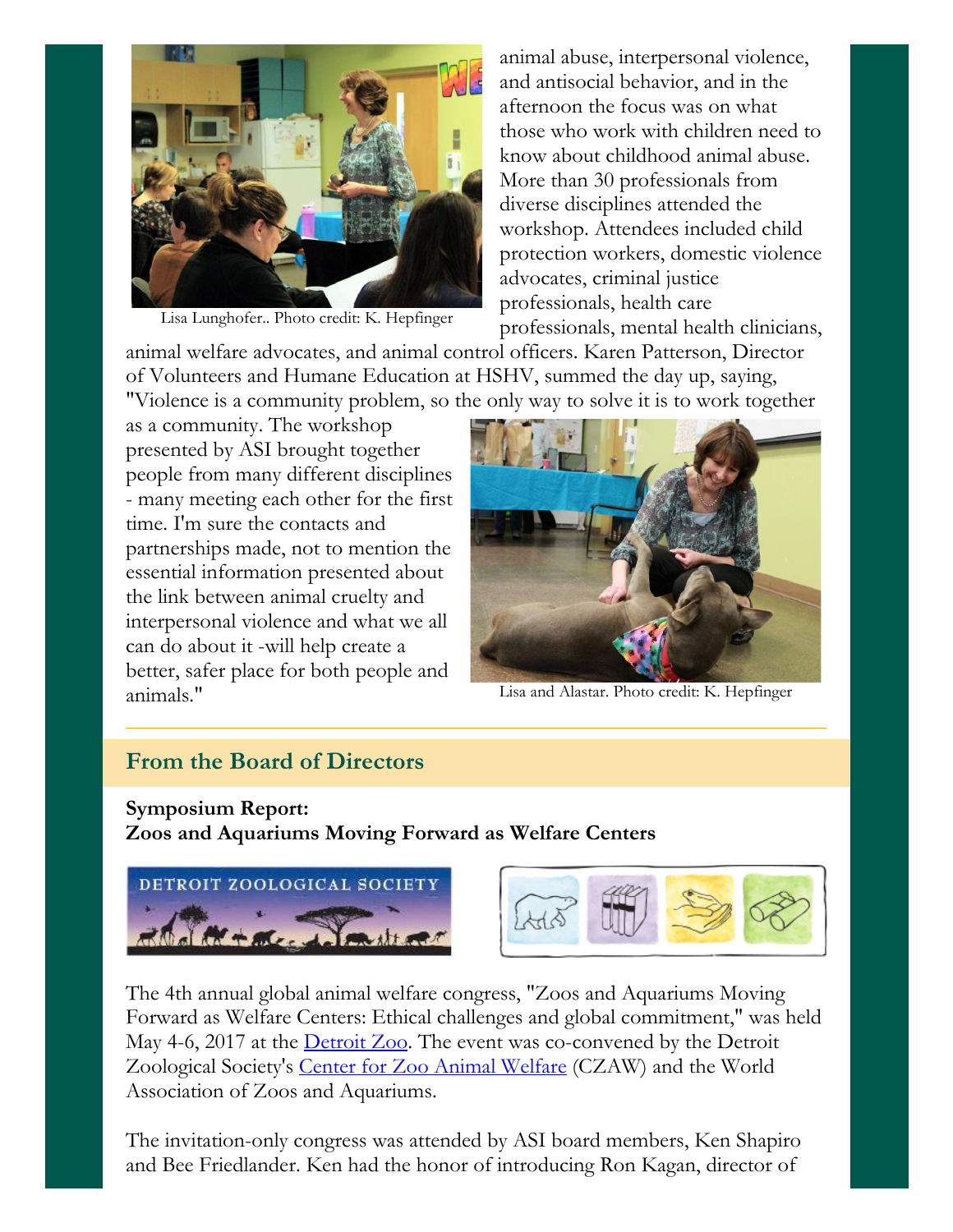the Detroit Zoological Society -- one of the most progressive zoos in the world. Kagan's decision to close the elephant exhibit at the zoo in 2004 was groundbreaking for it, for the first time, recognized that individuals of a nonhuman animal species cannot be provided with adequate welfare in zoos as currently constituted. Since then, the National Aquarium has announced that it plans to retire its dolphins to a sea-side sanctuary.

The congress brought together 120 luminaries from both the zoo community and professional animal protection organizations and features many panels and presentations such as:

- If the subjective experience of animals is a major determinant of their welfare, how can we get access to and evaluate that experience?
- Autonomy in matters of preference and control of one's environment are important aspects of welfare. How can animals in captivity retain autonomy? Is captivity consistent with individual freedom?
- Zoos currently sustain their animal populations through captive breeding and rescue. They no longer take animals out of the wild. Rescue is an increasing source of sustaining populations but currently represents only about 3% of current zoo populations.
- How can zoos complement the work of animal protection organizations in educating the public and affecting policy to deal with the dramatic reduction in wildlife populations in recent decades?

Partly through the work of CZAW, it is generally accepted by the zoo community that the welfare of individual animals is a primary mission and responsibility. However, how this is to be effected raises many issues, some of which are in tension with another primary mission of zoos and aquariums - the conservation of animals in the wild. More broadly, the questions under discussion are what is and what should be the function of zoos and, moving forward, how can (and can they) change to effect these.



You are receiving this email because you contacted us, subscribed, donated, were the honoree of a tribute gift, purchased an item from our store or attended one of our events. If you no longer wish to receive these newsletters, please unsubscribe below.